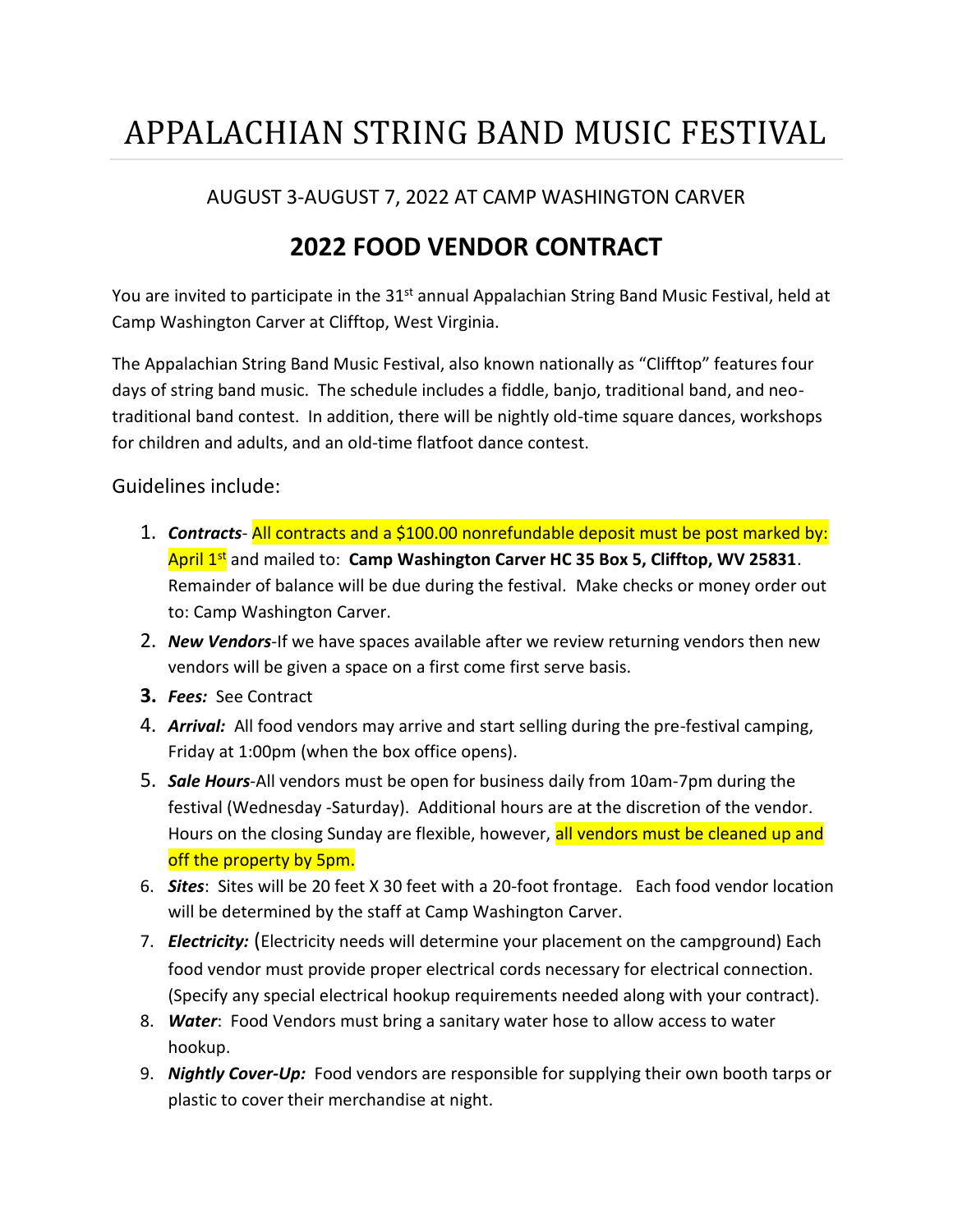- 10. *Responsibilities***:** Camp Washington Carver is not liable for lost, stolen, or broken items. Each food vendor is responsible for his/her own merchandise
- 11. *Deliveries:* Food Vendors must be present for all deliveries. Camp Washington Carver cannot accept deliveries for vendors. There is no storage area available for delivery of vendor merchandise.
- 12. *Camping:* Depending on what kind of camping equipment you bring, and space needed, camping will be allowed if possible, in the vicinity of your booth and is at the discretion of Camp Washington Carver staff.
- 13. *Ice:* Food Vendors may purchase ice from the Camp Store at a reduced price. Food Vendors must pay for all ice purchased by noon on the closing Sunday. Vendors who neglect to pay ice bill will not be invited back next year. Food Vendors will be issued a pass that must be shown to the Camp Store staff when they purchase ice.
- 14. *Note:* Box Office will close each evening from 11pm-8am. Vendors can enter and exit only if they have an arm band.
- 15. Vendors and their employees will be expected to have a respectful demeanor, and anyone who exhibits a disruptive behavior to the attendees, vendors, or staff will result in expulsion from the festival without a refund. Any issues or disputes will be resolved by the site manager of Camp Washington Carver whose decisions are final. (Vendors shall be responsible for the conduct of their employees). We thank you in advance for your cooperation.
- 16. NOTE: The WV Health Department of Fayette County will visit Camp Washington Carver during the festival to make sure all vendors are up to code. All food vendors must purchase a food handlers permit. Please contact the Fayette County Health Department 304-574-1617.

Please direct your information to: James D Hess, Site Manager Camp Washington Carver HC 35 Box 5 Clifftop, WV 25831 Email: [james.d.hess@wv.gov](mailto:james.d.hess@wv.gov) Or [lisa.d.cochran@wv.gov](mailto:lisa.d.cochran@wv.gov) Phone: 304-438-3005 Fax: 304-438-3006

### *\*\*Keep these guidelines for your information. Mail only the contract and deposit to Camp Washington Carver.*